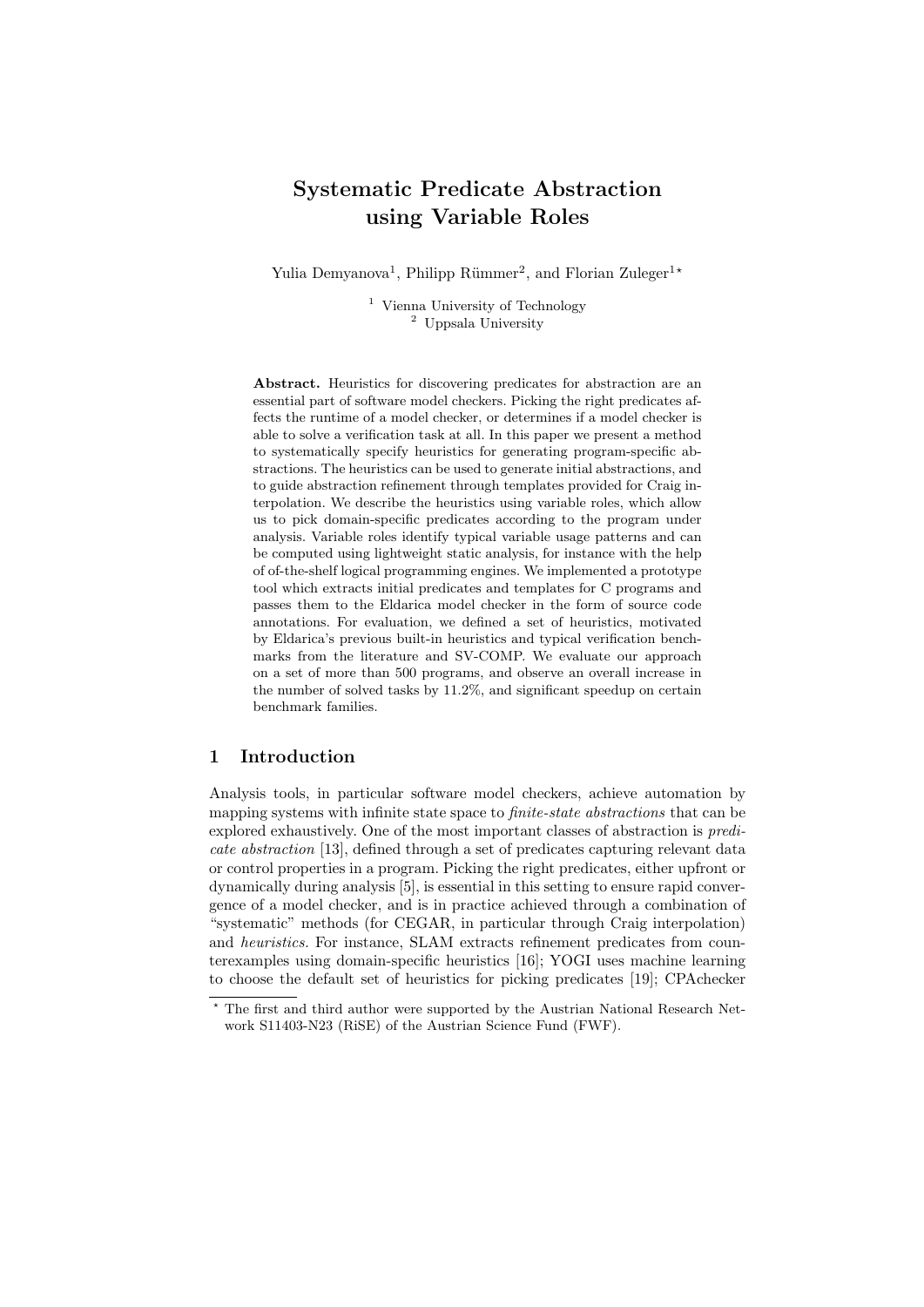#### 2 Yulia Demyanova, Philipp Rümmer, and Florian Zuleger

uses domain types to decide whether to represent variables explicitly or using BDDs  $[2]$ , and to choose refinement predicates  $[4]$ ; and ELDARICA uses heuristics to guide the process of Craig interpolation [18]. Similar heuristics can be identified in tools based on abstract interpretation, among others.

The goal of the present paper is to systematise the definition of abstraction heuristics, and this way enable easier and more effective adaptation of analysis tools to specific domains. In order to effectively construct program abstractions, it is essential for an analysis tool to have (semantic) information about variables and data-structures used in the program. We propose a methodology in which heuristics are defined with the help of *variable roles* [9], which are features capturing typical variable usage patterns and which can be computed through lightweight static analysis. Knowledge about roles of variables can be used to generate problem-specific parameters for model checkers, or other analysis tools, and thus optimise the actual later analysis process.

As a case study, we describe how variable roles can be used to infer code annotations for the CEGAR-based model checker ELDARICA [20]. ELDARICA has two main parameters controlling the analysis process: *initial predicates* for predicate abstraction, and templates guiding Craig interpolation during counterexamplebased refinement [18]. Both parameters can be provided in the form of sourcecode annotations. We focus on the analysis of C programs defined purely over integer scalar variables, i.e., not containing arrays, pointers, heap-based data structures and bitvectors. By manually inspecting a (small) sample of such programs from SV-COMP [3], we were able to identify a compact set of relevant variable roles, and of heuristics for choosing predicates and templates based on those roles. To evaluate the effectiveness of the heuristics, we compared the performance of ELDARICA (with and without the heuristics), and of other model checkers on a set of over 500 programs taken from the literature and SV-COMP. We observe an increase in the number of solved tasks by 11.2% when using our heuristics, and speedups on certain benchmark families.

Contributions of the paper are: 1. We introduce a methodology for defining abstraction heuristics using variable roles; 2. we define 8 roles and corresponding heuristics for efficiently analysing C programs with scalar variables; 3. we implement our approach and perform an extensive experimental evaluation.

Related Work Patterns of variable usage were studied in multiple disciplines, e.g. in teaching programming languages [21] (where the patterns were called variable roles), in type systems for inferring equivalence relations for types [22], and others. In [9] a set of patterns, also called variable roles, was defined using data-flow analysis, based on a set of C benchmarks<sup>3</sup>. In [7,8] variable roles were used to build a portfolio solver for software verification. Similarly to variable roles, code patterns recognised with light-weight static analyses are used in the bug-finding tool Coverity [11] to devise heuristics for ranking possible bugs. Domain types in CPAChecker [4] can be viewed as a restricted class of variable roles. Differently from this work, where variable roles guide the generation of interpolants, the domain types are used in [4] to choose the "best" interpolant

<sup>3</sup> http://ctuning.org/wiki/index.php/CTools:CBench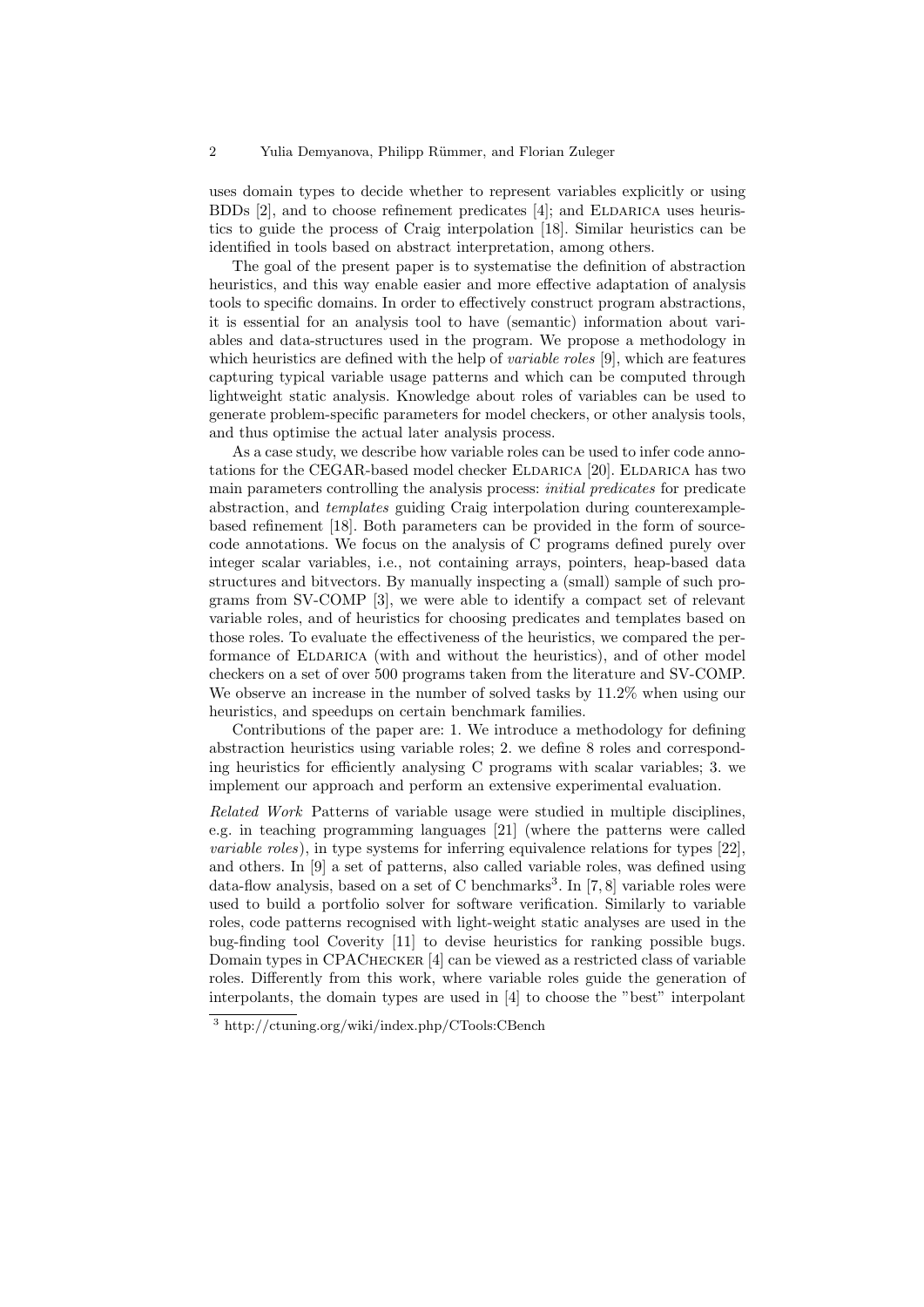```
1 extern char nondet_char();
2 void main() {
3 int id1 = nondet_{char}(;
4 int id2 = nondet_{char}(;
5 int id3 = nondet_{char}(;
 6 int max1=id1, max2=id2, max3=id3; (1) Roles input, dynamic enumeration
7 int i=0, cnt=0;
8
9 assume(id1!=id2 && id1!=id3 &&
10 id2!=id3);
11
12 while (1) {
13 if (max3 > max1) max1 = max3;
14 if (max1 > max2) max2 = max1;
15 if (max2 > max3) max3 = max2;
16
17 if (i == 1) {
18 if (max1 == id1) cnt++;
19 if (max2 == id2) cnt++;
20 if (max3 == id3) cnt++;
21 }
                                    22 if (i>=1) assert(cnt==1);
                                    23 i++;
                                    24 }
                                    25 }
                                    and extremum
                                     1 extern int nondet_int();
                                     2 int main() \{3 int n = nondet_int();
                                     4 int k, i, j;
                                     5
                                     6 for (k=0,i=0; i<n; i++,k++);
                                     7 for (j=n; j>0; j--,k--) {
                                     8 assert(k > 0);
                                     9 }
                                    10 return 0;
                                    11 }
                                            (2) Role local counter
```
Fig. 1: Motivation examples illustrating variable roles.

from a set of generated interpolants. In addition, our method generates rolebased initial predicates, while the method of [4] does not.

There has been extensive research on tuning abstraction refinement techniques, in such a way that convergence of model checkers is ensured or improved. This research in particular considers various methods of Craig interpolation, and controls features such as interpolant strength, interpolant size, the number of distinct symbols in interpolants, or syntactic features like the magnitude of coefficients; for a detailed survey we refer the reader to our previous work [18].

### 1.1 Introductory Examples of Domain-Specific Abstraction

We introduce our approach on two examples. These and all further examples in this paper are taken from the benchmarks of the software competition SV-COMP'16 [3]. We simplified some of the examples for demonstration purposes.

Motivation example 1. The code in Fig. 1.1 initializes variables max1, max2 and max3 to id1, id2 and id3 respectively, which are in turn initialized non-deterministically. The  $\alpha$  assume statement at lines 9-10 is an ELDARica-specific directive, which puts a restriction that control reaches line 12 only if id1!=id2 && id1!=id3 && id2!=id3 evaluates to true. In the loop the value max{id1,id2,id3}, which is the maximum of id1, id2 and id3 is calculated: At the first iteration,  $max1$  is assigned the value  $max\{id1, id3\}$ , and  $max2$  and  $max3$ are assigned the value max{id1,id2,id3}. After the second iteration max1, max2 and max3 all store the value max{id1,id2,id3}. Since id1, id2 and id3 have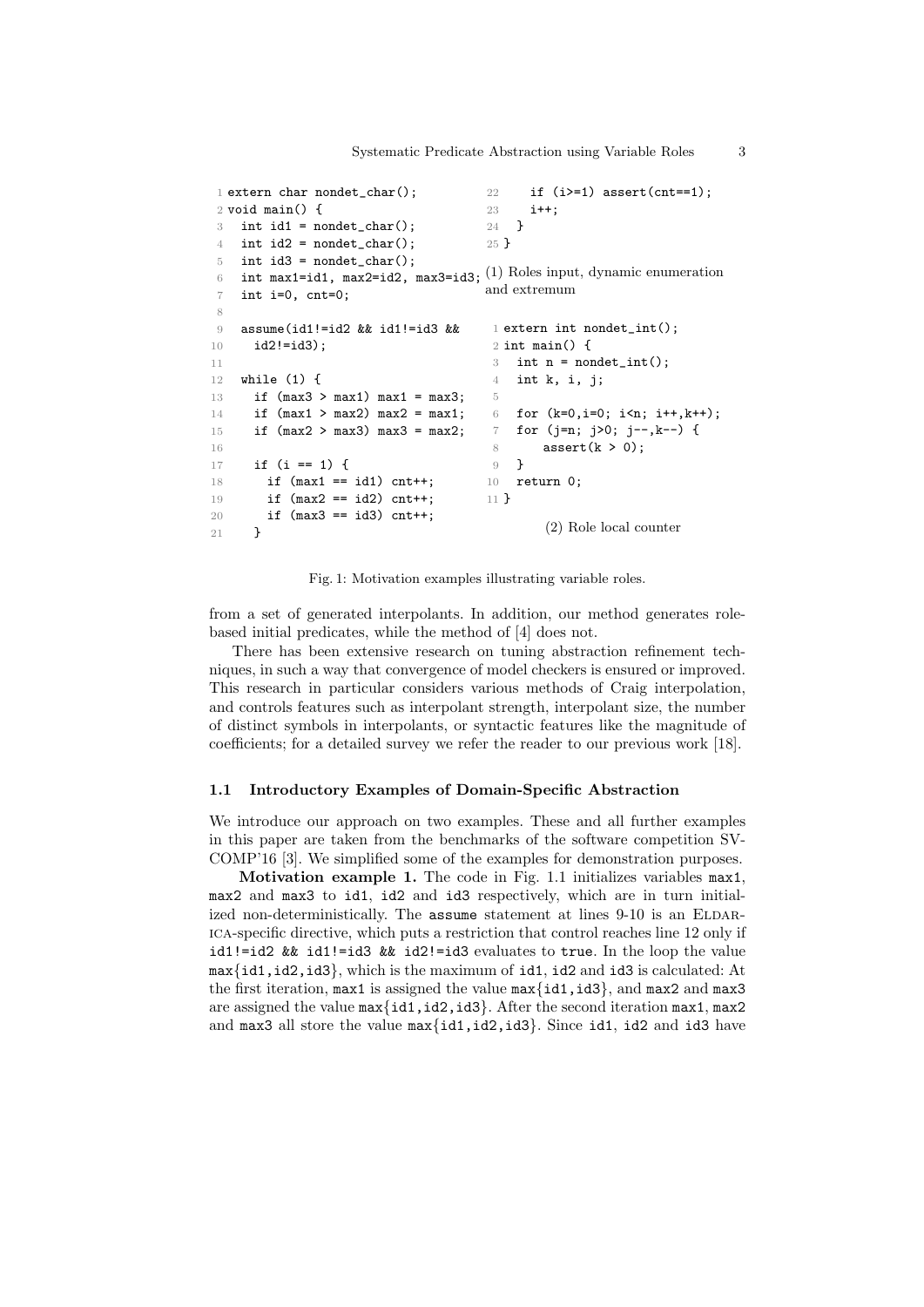distinct values, only one of the conditions in lines 19-21 evaluates to true. The assertion checks that the value of exactly one of variables max1, max2 and max3 remains unchanged after two iterations, namely  $\max_i$ , where  $i = \arg \max\{id_j\}$ .

j

It takes ELDARICA 27 CEGAR iterations and 19 sec to prove the program safe. However, for 88 out of 108 original programs from SV-COMP with this pattern in category "Integers and Control Flow", of which the code in Fig. 1.1 is a simplified form<sup>4</sup>, ELDARICA does not give an answer within the time limit of 15 minutes. Predicate abstraction needs to generate for these programs from 116 to 996 predicates, depending on the number of values, for which the maximum is calculated. Since predicates are added step-wise in the CEGAR loop, checking these benchmarks is time consuming. We therefore suggest a method of generating the predicates upfront.

In order to prove that exactly one condition in lines 18-20 evaluates to true and cnt is incremented by one, predicate abstraction needs to track the values assigned to variables max1, max2 and max3 with 9 predicates: max1==id1, max1==id2, max1==id3, etc. Additionally, in order to precisely evaluate conditions in lines 13-15, abstraction needs to track the ordering of variables id1, id2 and id3 with 6 predicates which compare variables id1, id2 and id3 pairwise: id1<id2, id1>id2, and so on.

To generate the above mentioned 15 predicates our algorithm uses the following variable roles. Variable is *input* if it is assigned a return value of an external function call. This pattern is often used in SV-COMP to initialize variables non-deterministically, e.g. id1=nondet char(), where variables id1, id2, id3 are inputs. Variables which are assigned only inputs are run-time analogues of compile-time enumerations. A variable is dynamic enumeration if it is assigned only constant values or input variables, i.e. variables max1, max2 and max3 are dynamic enumerations. For each dynamic enumeration x which takes values  $v_1, \ldots, v_n$ , our algorithm generates n equality predicates:  $x = v_1, \ldots, x == v_n$ .

Variable x is *extremum* if it is used in the pattern  $if$ (comp\_expr)x = y, where  $comp\_expr$  is a comparison operator  $>$  or  $\lt$  applied to y and some expression expr, e.g. y>expr. For every variable x which is both dynamic enumeration and extremum, our algorithm generates pairwise comparisons for all pairs of input values  $v1, \ldots, vn$  assigned to x, e.g.  $v1 \le v2$ ,  $v1 > v2$ , and so on.

Eldarica proves the program in Fig. 1.1 annotated with the 15 predicates in 8 sec and 0 CEGAR iterations, and it takes ELDARICA from 21 to 858 sec (and from 0 to 4 CEGAR iterations) to prove 53 programs from SV-COMP with this pattern annotated analogously. For the remaining 55 benchmarks with this pattern from SV-COMP the number of abstract states becomes too large for ELDARICA to be checked within the time limit.

Motivation example 2. The code in Fig. 1.2 increments variables i and k in the loop at line 6 until i reaches n, and decrements variables j and k in the loop at lines 7–9 until j reaches 0. The assertion checking that the value of variable k remains positive in the loop can be proven using the predicates

 $^4$  e.g. seq-mthreaded/pals\_opt-floodmax.3\_true-unreach-call.ufo.BOUNDED-6.pals.c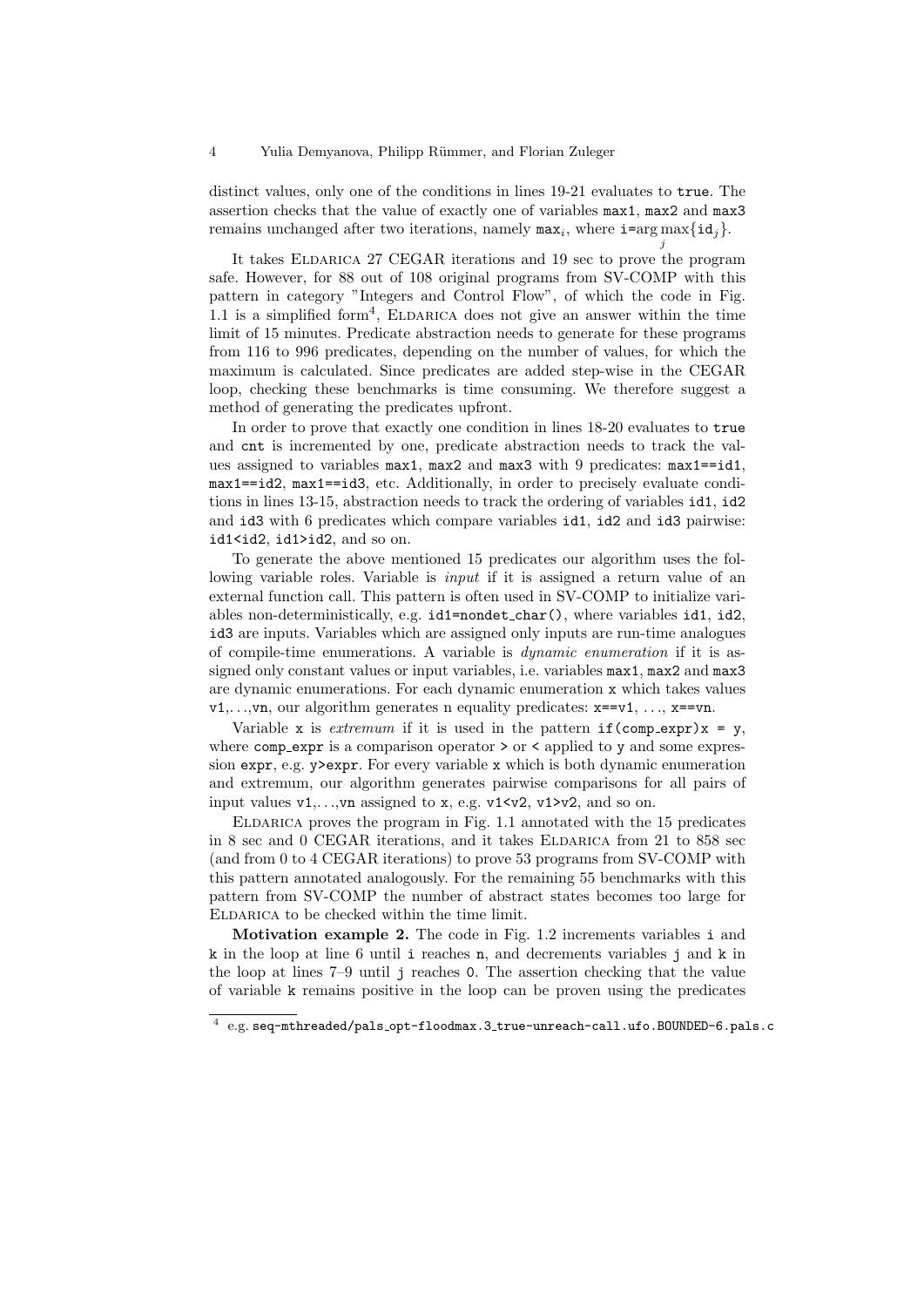k>=i and k>=j. These predicates are difficult to find, e.g., the baseline version of ELDARICA [20] keeps generating a sequence of pairs of predicates  $(i \le 1, k \le 1)$ ,  $(i \le 2, k \le 2)$ , etc. As demonstrated by this example, heuristics are needed to guide interpolation towards finding suitable refinement predicates. The community has suggested various heuristics for the above example, e.g., the most recent version of ELDARICA [18] proves the program safe in 5 sec and 6 CEGAR iterations.

We suggest to generate predicate templates *demand-driven* from the code under analysis. For the above example, we propose a heuristic which tracks the dependencies between loop counters: The heuristic searches for variables x assigned in a loop in a statement matching the pattern  $x=x+expr$ , where  $expr$  is an arbitrary expression. For each pair  $x1$  and  $x2$  of such variables the heuristic generates a predicate template x1-x2. This template restricts the search space of the interpolation solver to predicates of the form  $x1-x2>=n$ ,  $n\in\mathbb{N}$ . To formalise the heuristic we introduce the following role: local counter is a variable assigned in a loop in a statement x=x+expr, where expr is an arbitrary expression. Note that we do not restrict expr to be a constant, in contrast to induction variables [1], since the heuristic is a trade-off between generality and computational cost and performs well in practice.

Methodology for choosing roles. To choose roles and role-based predicates and templates, we investigated benchmarks of the competition SV-COMP'16 from categories "Integers and Control Flow" and "Loops" and loop invariant generation benchmarks (appr. 30 benchmarks altogether) on which ELDARICA did not give an answer within the time limit of 15 minutes. We manually inspected the code of these benchmarks and annotated the benchmarks with a minimum set of predicates and templates so that ELDARICA checks the benchmarks within the time limit. We then derived new variable roles which captured specific code patterns in which the annotated variables were used.

### 2 Predicate Abstraction and Refinement

We outline the algorithm implemented by predicate abstraction-based software model checkers, in particular the ELDARICA tool [20] used as test-bed. As the core procedure, Eldarica applies predicate abstraction [13] and counterexampleguided abstraction refinement [5] to check the satisfiability of Horn constraints expressing safety properties of a software program [14, 20, 15]. The procedure has two main parameters that can be used to tune the abstraction process:

- initial predicates  $\Pi_0$  for predicate abstraction (see Sect. 2.1);
- $-$  interpolation templates T that guide Craig interpolation towards meaningful predicates during abstraction refinement (see Sect. 2.2).

The pair  $(\Pi_0, T)$  can be computed with the help of variable roles, as outlined in the previous section. It is important to note that neither parameter has any effect on soundness of a model checker, only termination is affected.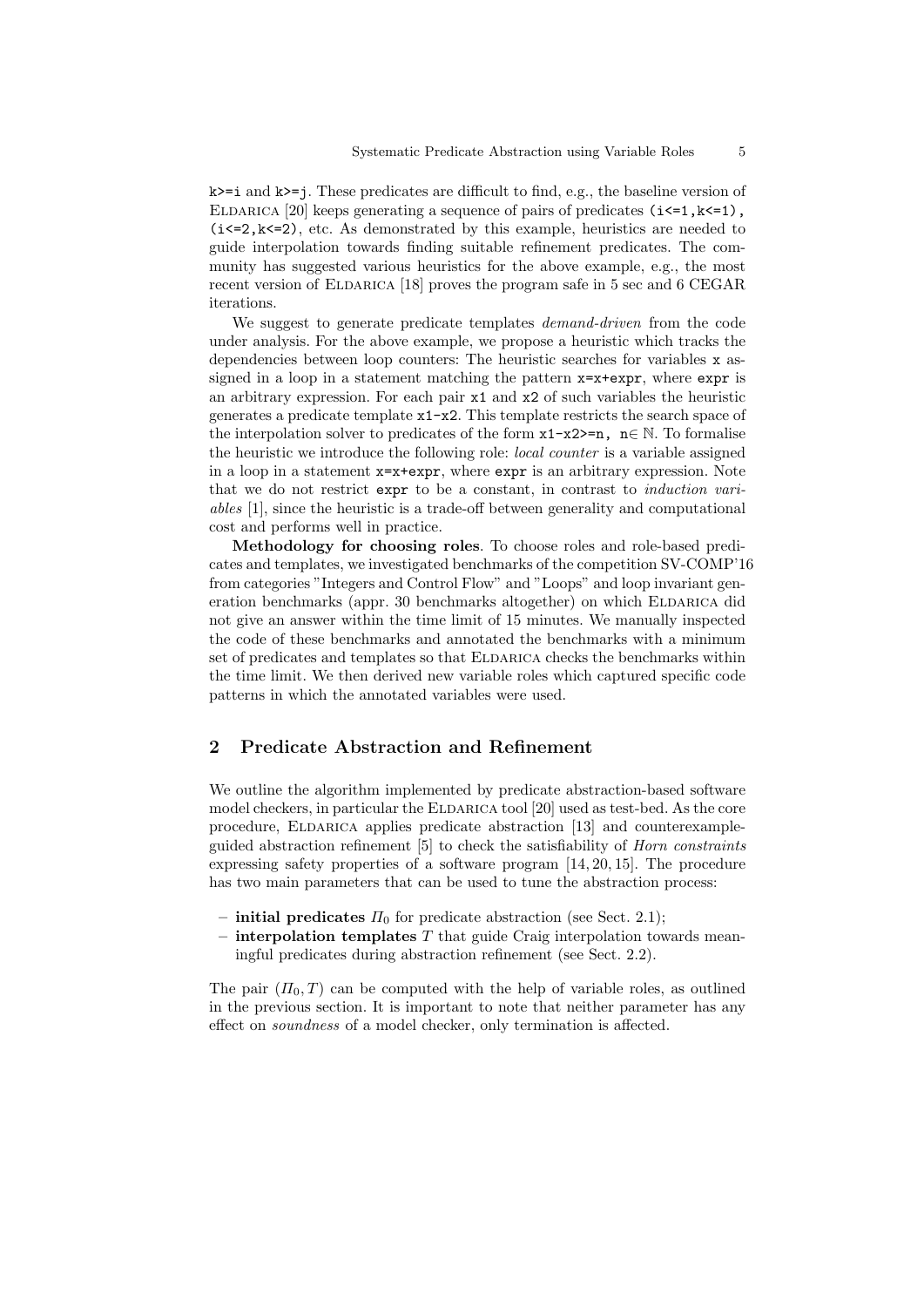6 Yulia Demyanova, Philipp Rümmer, and Florian Zuleger

#### 2.1 Solving Horn Clauses with Predicate Abstraction

A Horn clause is a formula of the form  $\varphi \wedge B_1 \wedge \cdots \wedge B_n \to H$ , with constraint  $\varphi$ , body literals  $B_1 \wedge \cdots \wedge B_n$  containing uninterpreted *relation symbols*, and head literal H. ELDARICA has a  $C/C++$  front-end that translates software programs to sets HC of Horn clauses. In this setting, relation symbols represent state invariants  $Inv<sub>c</sub>$  associated with a control location c of a program, and Horn clauses express 1. pre-conditions  $Pre(\bar{s}) \to Inv_c(\bar{s})$  for program entry points c; 2. Floydstyle inductiveness conditions  $T(\bar{s}, \bar{s}') \wedge Inv_c(\bar{s}) \to Inv_{c'}(\bar{s}')$ , for transitions between control locations  $c, c'$ ; and 3. safety assertions  $\neg P(\bar{s}) \wedge Inv_{c}(\bar{s}) \rightarrow false$  for control locations c. The translation from software programs to Horn clauses HC is defined such that the program is safe if and only if the clauses  $HC$  are sat*isfiable*, i.e., if and only if the predicates  $Inv<sub>c</sub>$  can be interpreted in such a way that all clauses become valid.

Model checkers like HSF  $[14]$  or ELDARICA  $[20]$  construct solutions of Horn clauses in disjunctive normal form by building an abstract reachability graph (ARG) over a set of given predicates. For this, a Horn solver maintains a mapping  $\Pi : \mathcal{R} \to \mathcal{P}_{fin}(For)$  from relation symbols  $p \in \mathcal{R}$  to finite sets of predicates. The solver starts from some initial mapping  $\Pi = \Pi_0$ ; for instance, mapping every relation symbol to an empty set of predicates. The solver will then attempt to construct a closed ARG by means of fixed-point computation, which can either succeed (in which case a solution of the Horn clauses has been derived), or fail because some assertion clause  $\varphi \wedge p_1(\bar{t}_1) \wedge \cdots \wedge p_n(\bar{t}_n) \rightarrow \text{false}$  is violated during the construction. In the latter case, a connected acyclic ARG fragment can be extracted that leads from entry clauses (clauses  $\varphi \to H$  without relation symbols in the body) to the violated assertion clause. A theorem prover is then used to verify that the counterexample is genuine; spurious counterexamples are eliminated by generating additional predicates by means of Craig interpolation, leading to an extended mapping  $\Pi = \Pi_1$  and refined abstraction.

### 2.2 Craig Interpolation with Templates

Predicate abstraction-based model checkers rely on theorem provers to find suitable interpolants, or interpolants containing the right predicates, in a generally infinite lattice of interpolants for every extracted counterexample (represented as acyclic ARG fragments). ELDARICA uses interpolation abstraction  $[18]$  as a semantic way to guide the interpolation procedure towards "good" interpolants; in this method, interpolation queries are instrumented to restrict the symbols that can occur in interpolants, ranking the interpolants with the help of templates. It has previously been shown that interpolation abstraction can significantly improve the performance of Horn solvers [18].

In the scope of this paper, we focus on templates in the form of *terms*. As an example, consider the binary interpolation query  $A \wedge B$  with  $A = (x = 1 \wedge y = 2)$ and  $B = (x > y)$ . The interpolation problem has multiple solutions I (with the property that  $A \Rightarrow I$  and  $B \Rightarrow \neg I$ ), including  $I_1 = (x = 1 \land y = 2)$  and  $I_2 = (y = 1 \land y = 1)$  $x + 1$ ). In a software model checker, clearly  $I_2$  is preferable, since it abstracts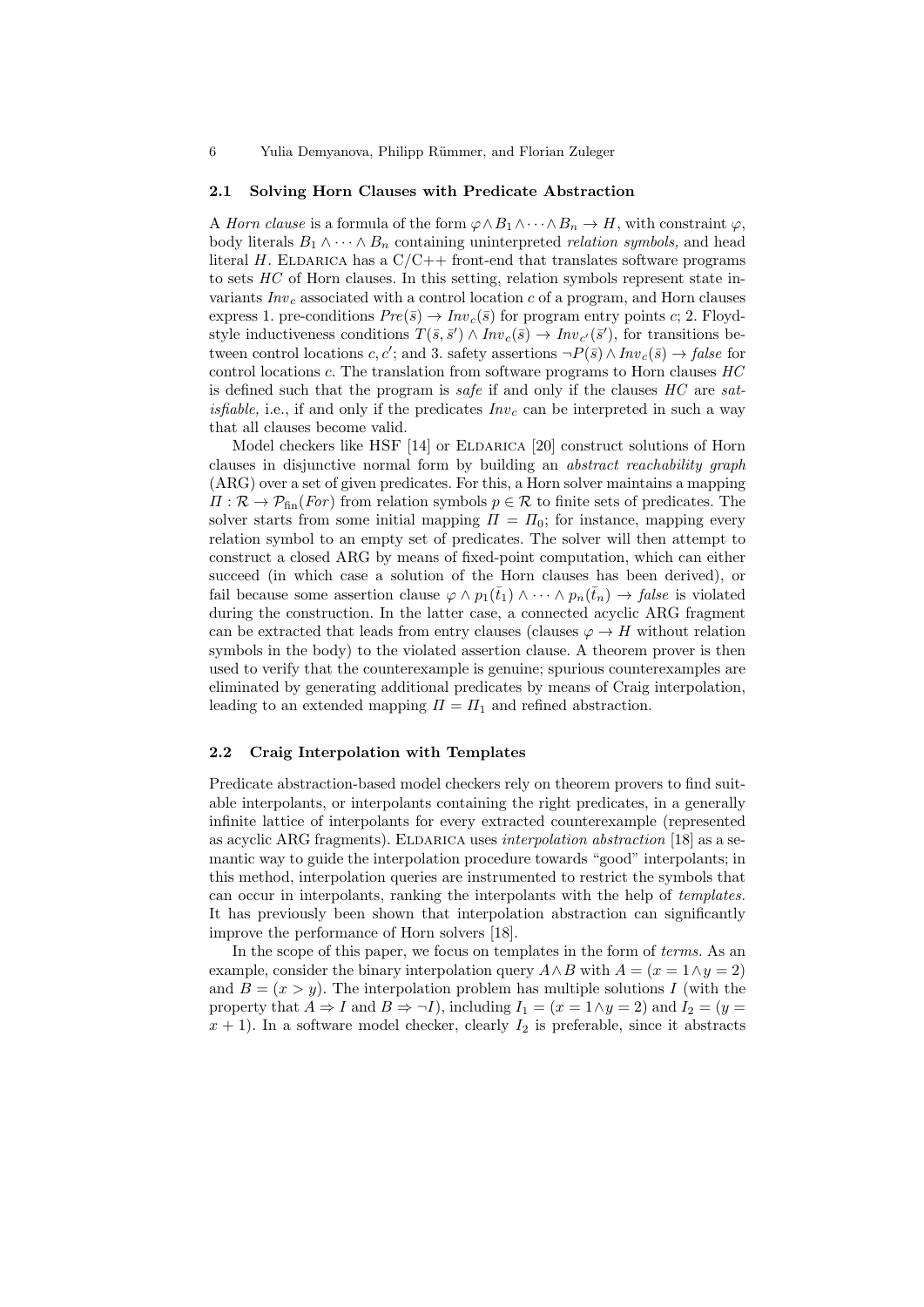from concrete values of the variables. Interpolation abstraction can be used to distinguish between  $I_1$  and  $I_2$ , by preventing theorem provers, e.g., to compute  $I_1$ as an interpolant. For this, template terms are used to capture the expressions that an interpolant might contain. In the example, given templates  $\{x, y\}$ , a theorem prover could compute either of  $I_1, I_2$ ; with the template  $\{x - y\}$ , a theorem prover could return  $(x - y = -1) \equiv I_2$ , but no longer  $I_1$ .

In ELDARICA, software programs can be annotated to express preference of certain interpolants. For instance, line 4 of the code in Fig. 1.2 can be annotated to express that the differences i-k and j-k are preferred templates:

```
4 int k, /*@ terms_tpl {i-k} @*/ i, /*@ term_tpl{j-k} @*/ j;
```
Annotations are attached to variable declarations, and are then applied when computing interpolants at control points in the scope of the variable. If no interpolant can be constructed using this template, a conventional interpolant will be used. Besides manual annotation, ELDARICA also has a set of inbuilt heuristics to choose meaningful templates automatically [18].

### 3 Role-based Predicates and Templates

Specification language for roles. In this section we describe a framework for the specification and computation of role-based initial predicates and predicate templates. Roles are usage patterns of variables, we introduce and formalize them as data-flow analyses in our previous work [9]. Here we re-formulate roles as logic queries on the control-flow graph (CFG) of a program. We choose logic programming as a formalism for two reasons: first, its notation is well known, and second, we can use of-the-shelf logic engines for the computation of roles. Specifically, we use the syntax and standard fixed point semantics of Datalog.

**Preliminaries on Datalog.** A rule in Datalog is of the form  $A_0: L_1, \ldots, L_n$ . The head of a rule  $A_0$  is an atom. The body of a rule  ${L_i}$  is a set of literals, and each literal  $L_i$  is of the form A or not A for an atom A, where the connective not corresponds to default negation. An atom takes boolean values and is of the form 1.  $p(t_1, ..., t_m)$ , or 2.  $t_0 = f(t_1, ..., t_k)$ , or 3.  $t_1$  op  $t_2$ , where p is a predicate symbol, f is a function symbol,  $t_j$  are term symbols and op is a comparison operator (e.g. >, !=, etc.). Atom  $t_0 = f(t_1, \ldots, t_k)$  always evaluates to true and assigns to term  $t_0$  the result of function  $f(t_1, \ldots, t_k)$ . Each term  $t_i$  is a constant symbol (i.e. a function symbol with arity 0), a variable, or an integer. Predicate and function symbols start with a small letter, and variables start with a capital letter. A rule is evaluated as follows: if every literal  $L_i$  in the body evaluates to true, then the atom  $A_0$  in the head evaluates to true. A rule with empty body is called a fact.

Translation of C code to a logic program. We assume a C program to be given as a logic program, where each node and edge in the control-flow graph is translated to one or more facts in the logic program. For example, the code in Fig. 2a is translated to a logic program in Fig.2b (see the CFG in Fig. 2c). In particular, the loop condition  $i \leq n$  is represented with nodes 6, 3 and 7 in the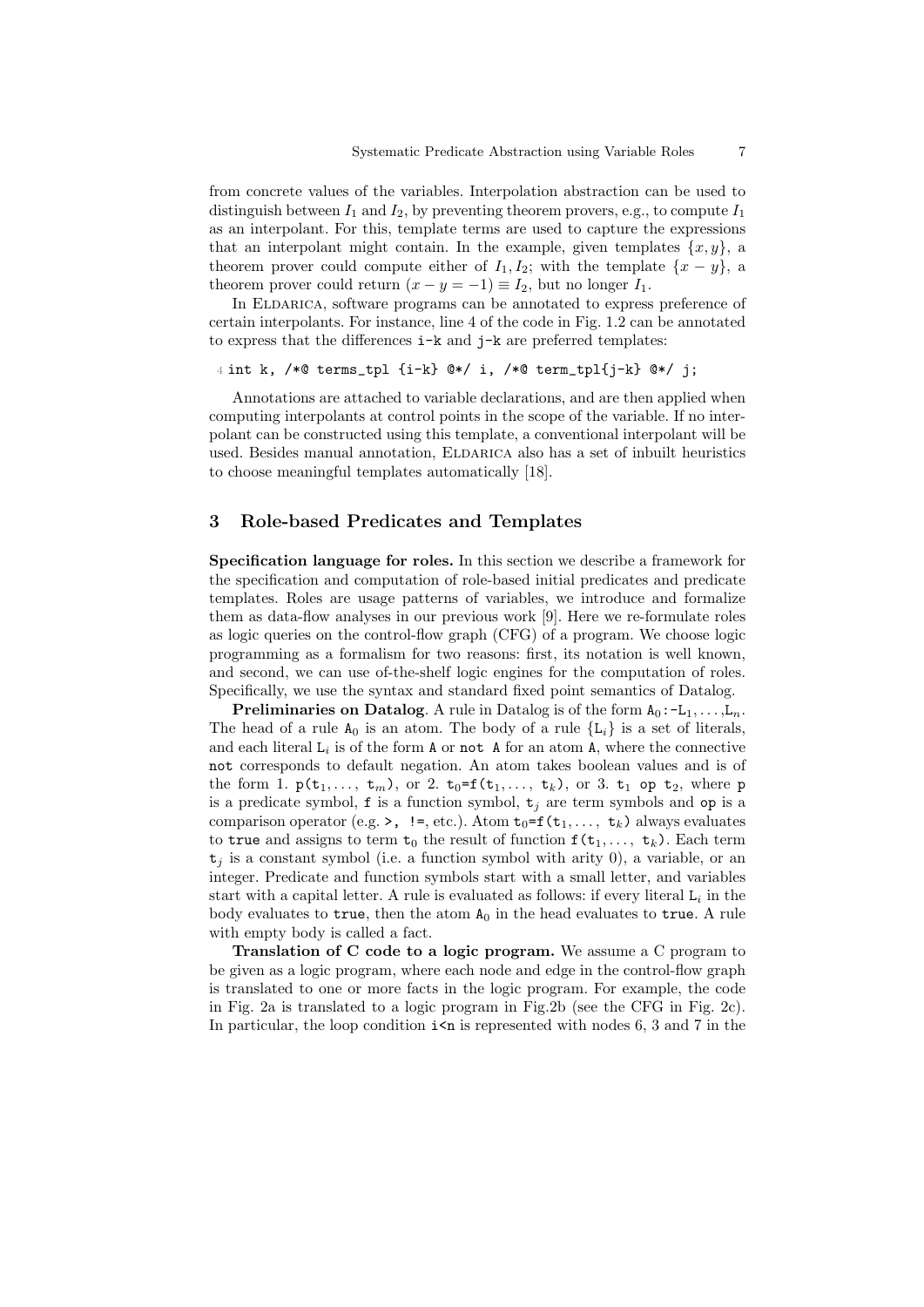#### 8 Yulia Demyanova, Philipp Rümmer, and Florian Zuleger



Fig. 2: Translation of C code to a logic program

CFG and lines 7-8 and 15-19 in the logic program. Below we will denote a node corresponding to variable x in the control-flow graph with  $\text{node}_x$ .

We define roles *local counter, extremum, input* and *dynamic enumeration* in Fig. 3. Specifically, in Fig. 3a we define role local counter which is used to generate templates, and in Fig. 3b we define roles which are used to generate initial predicates. Due to the lack of space we introduce the remaining roles and the generated predicates and templates informally in Table 1. We explain the definitions of roles in Section 3.1, and the generation of predicates and templates for these roles in Section 3.2.

### 3.1 Definition of Roles

Role local counter. Role local counter (line 2-4 in Fig. 3) is defined in the scope of one loop. The set of variables to which this role is ascribed is encoded with a binary relation local cnt with a parameter corresponding to the resp. loop statement WhileStmt. The parameter is needed, because we later define a template for pairs of local counters, such that the counters have the same parameter. A variable X is ascribed role local counter if X is there is a loop statement WhileStmt, in the body of which X is assigned the sum of X and some other expression. Term sub stmt(Stmt,SubStmt) encodes that in the control flow graph SubStmt is a descendant of Stmt. Term assigned(X, Expr, AsgnStmt) encodes that variable X is assigned expression Expr in statement AsgnStmt. Term operand(Expr,Bop) encodes that Expr is an operand of binary operator Bop. For example, for code in Fig. 2a the evaluation of the rule derives the fact  $local_{\text{cont}}(3)$  for node node<sub>i</sub>=3. For clarity we omit rules for terms sub\_stmt, assigned, operand and a rule for the case when the counter is decremented.

Role extremum. Role extremum (lines 9-11) is ascribed to variable X, denoted with term  $extremum(X)$ , if there is an if statement IfStmt, the condition Cond of which is a binary operator greater-than or less-than (encoded with term rel opcode(Opcode)), s.t. Cond contains a variable Y which is assigned to X in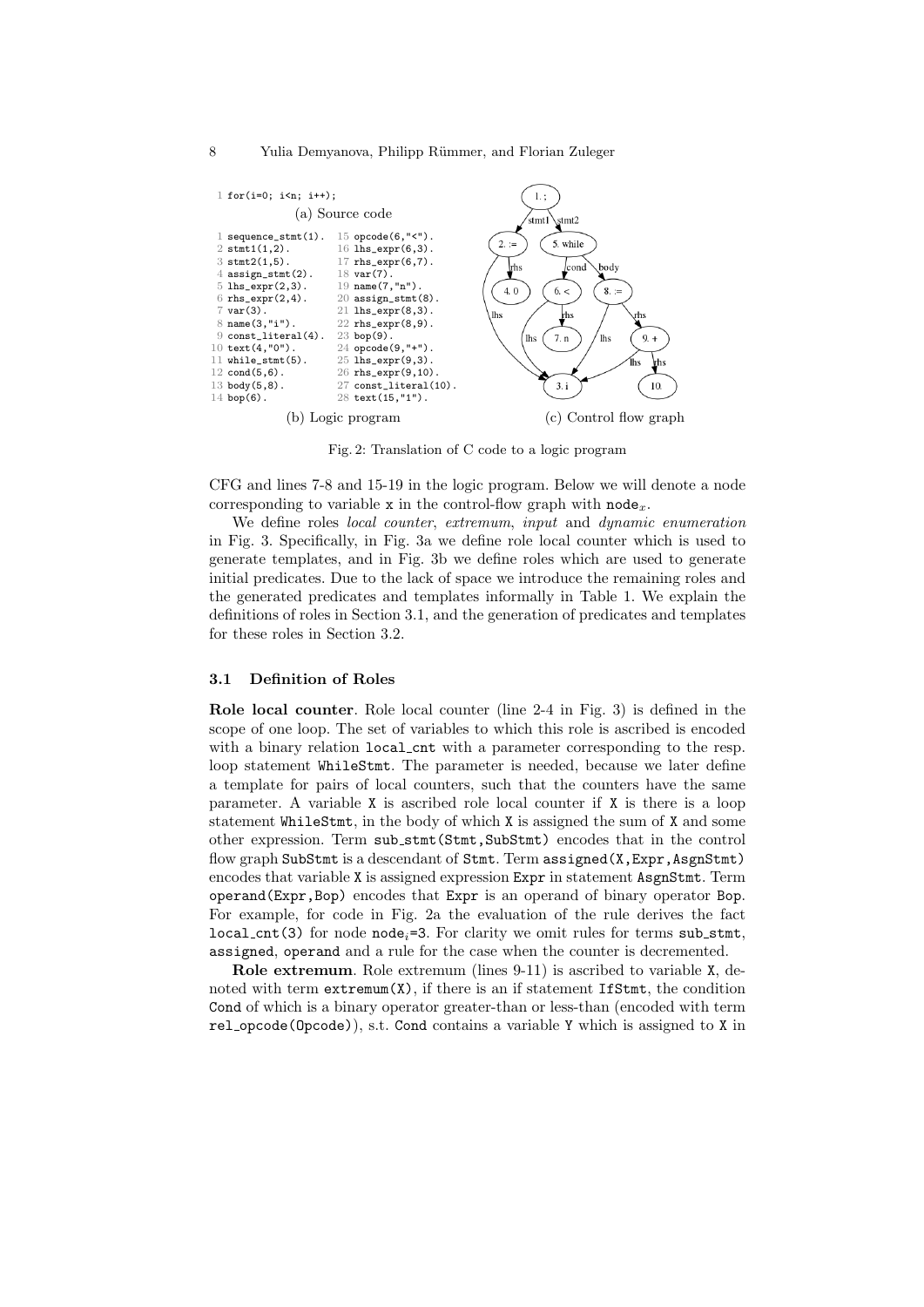```
1% local counter
2 local_cnt(X,WhileStmt):- while_stmt(WhileStmt),
3 sub_stmt(WhileStmt,AsgnStmt), assigned(X,SumExpr,AsgnStmt),
4 bop(SumExpr), opcode(SumExpr,"+"), operand(SumExpr,X).
 5
6 % difference templates for local counters
7 tpl(TplStr):-local_cnt(X,WhileStmt),local_cnt(Y,WhileStmt),
8 X!=Y, name(X,Xname), name(Y,Yname), TplStr=@concat(Xname,"-",Yname).
                     (a) Role local counter and templates.
1 % extremum
2 extremum(X):- if_stmt(IfStmt), condition(IfStmt,Cond), bop(Cond),
3 opcode(Cond,Opcode), strict_rel_opcode(Opcode), operand(Cond,Y),
4 var(Y), assigned(X,Y,AsgnStmt), then(IfStmt,AsgnStmt).
 5
6 % input
7 input(X):- assigned(X,CallExpr,AsgnStmt), call_expr(CallExpr),
8 function(CallExpr, Func), not body(Func).
\Omega10 % dynamic enumerations
11 dyn_{\text{e}}num(X):- var(X), not not_dyn_enum(X).
12 % the complement of dyn_enum
13 not\_dyn\_enum(X): assigned(X, Y, AsgnStmt), var(Y), not\_dyn\_enum(Y).
14 not_dyn_enum(X):- assigned(X,Expr,AsgnStmt), not var(Expr),
15 not dyn_enum_expr(Expr).
16 % cases for dynamic enumerations
17 dyn_enum_expr(Expr):- const_literal(Expr).
18 dyn_enum_expr(Expr):- input(Expr).
19
20 % predicates for dynamic enumerations
21 pred(PredStr):- dyn_enum(X), assigned(X,Y), var(Y),
22 name(X,Xname), name(Y,Yname), PredStr=@concat(Xname,"==",Yname).
23
24 % ordering predicates for dynamic enumerations
25 pred(PredStr):- extremum(X), dyn_enum(X), assigned(X,Y),
26 var(Y), assigned(X,Z), var(Z), Y!=Z, name(Y, Yname),
27 name(Z,Zname), PredStr=@concat(Yname,"<",Zname).
```
(b) Roles dynamic enumeration, input and extremum, and initial predicates.

Fig. 3: Simplified specification of roles and role-based templates and initial predicates.

the body of IfStmt. For example, for code if (max3>max1) max1=max3 (line 13 in Fig. 1.1), the result of evaluating the rule is  $extremum(node_{max1})$ . Relation rel opcode encodes that its parameter is a greater-than or less-than operator.

Role input. Role input (lines 14-15) is ascribed to variable X if X is assigned the result of a call CallExpr to a function Func, the body of which is not defined (encoded with atom not body(Func)). For example, for the C code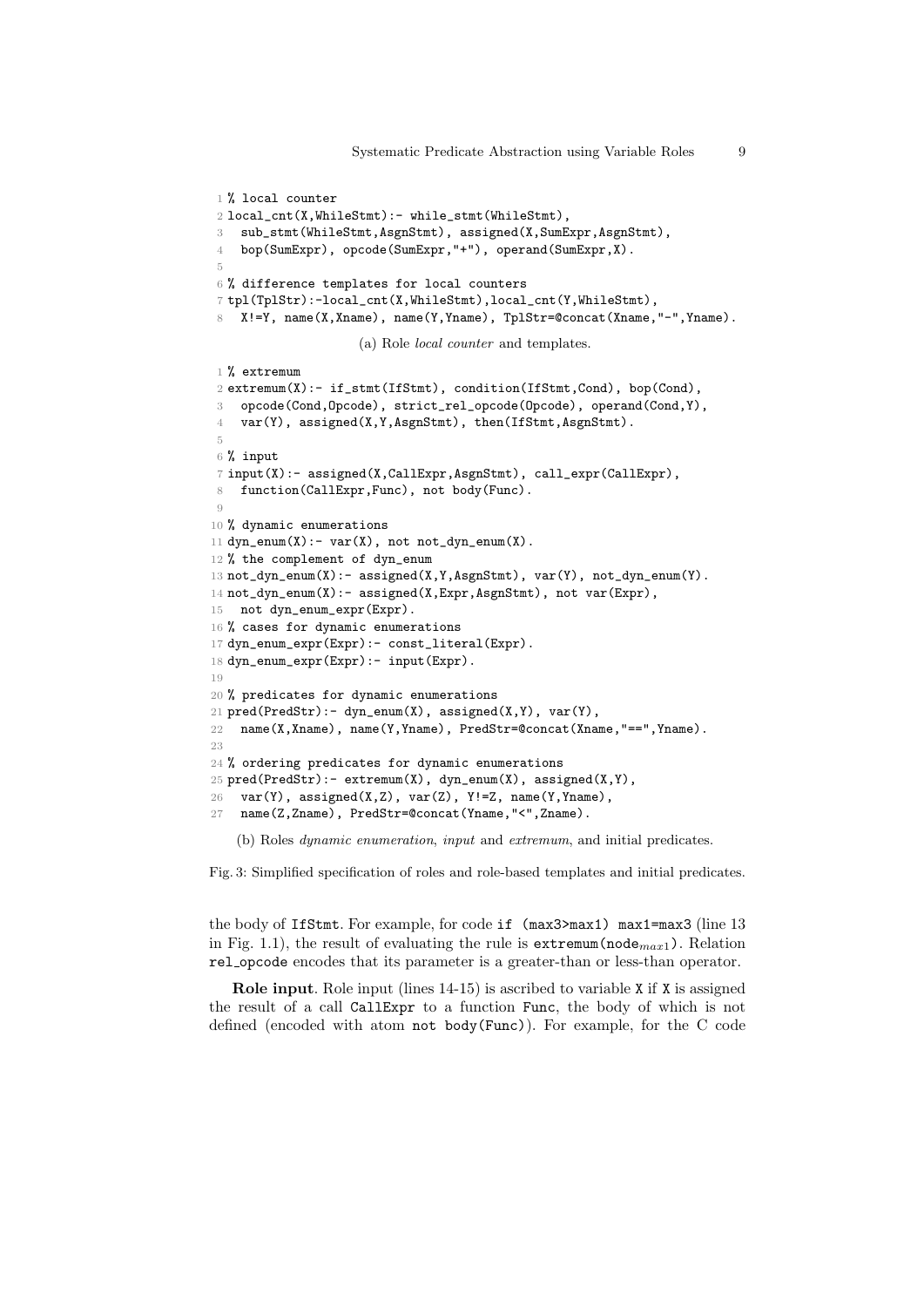|        | # | Description of role                                                                                                                     |               | Example                                            |                                      |
|--------|---|-----------------------------------------------------------------------------------------------------------------------------------------|---------------|----------------------------------------------------|--------------------------------------|
| Role   |   |                                                                                                                                         | $\pi/T$       |                                                    | Generated                            |
| name   |   |                                                                                                                                         |               | Code                                               | predicates $\Pi$                     |
|        |   |                                                                                                                                         |               |                                                    | /templates $T$                       |
|        |   | <b>Asser-</b> 1 Variable is used in pat- $\Pi$ = {expr}                                                                                 |               | assert(                                            | $\Pi = \{\texttt{cnt==1}\}\$         |
| tion   |   | $tern$ assert (expr)                                                                                                                    |               | $cnt==1)$                                          |                                      |
| condi- |   | 2 Statement assert (expr) $\Pi = \{\text{cond}\}\$                                                                                      |               | if(x<1)                                            | $\Pi = \{x\leq 1\}$                  |
| tion   |   | is nested in an if state-                                                                                                               |               | assert(0)                                          |                                      |
|        |   | ment with condition cond                                                                                                                |               |                                                    |                                      |
| Parity |   | 3 Variable x is used in re- $T = \{x\&c\}$                                                                                              |               | $x\frac{0}{2}$                                     | $\overline{T} = \{ \mathbf{x\%2} \}$ |
| vari-  |   | mainder operator $x\text{%c}$                                                                                                           |               |                                                    |                                      |
| able   |   | 4 Variable x is incremented $T = \{x\&c\}$                                                                                              |               | for (i=0; i <n; <math="">T = \{x\&amp;2\}</n;>     |                                      |
|        |   | in a loop by constant c,                                                                                                                |               | $i+=2)$                                            |                                      |
|        |   | s.t. $c!=1$                                                                                                                             |               |                                                    |                                      |
| Loop   |   | 5   Variable x is modified in $\Pi = \{\text{cond}\}\$                                                                                  |               | $\texttt{while}(\texttt{i}\texttt{<}\texttt{n})$   | $\Pi = \{i \le n\}$                  |
| itera- |   | a loop and is used in the                                                                                                               |               | $i++$                                              |                                      |
| tor    |   | loop condition cond                                                                                                                     |               |                                                    |                                      |
|        |   | addition<br>$5),  \Pi$<br>$6 \mid \ln$<br>to                                                                                            |               | $=$ for(i=0;                                       | $\Pi = \{i \le n, i \ge n\}$         |
|        |   | cond matches pattern { {expr1 <expr2,< th=""><th></th><th><math>i!=n; i++)</math></th><th></th></expr2,<>                               |               | $i!=n; i++)$                                       |                                      |
|        |   | $expr1!=expr2$                                                                                                                          | expr1>expr2   |                                                    |                                      |
|        |   | $\overline{(5)}, \overline{\Pi}$<br>$7 \vert \ln$<br>addition to                                                                        |               | $=$ for (i=0; i <n; <math="">\Pi ={i &lt;= n}</n;> |                                      |
|        |   | cond matches pattern { {expr1<=expr2}                                                                                                   |               | $i++)$                                             |                                      |
|        |   | expr1 <expr2< th=""><th>(resp. (resp.</th><th></th><th></th></expr2<>                                                                   | (resp. (resp. |                                                    |                                      |
|        |   | $expr1>expr2$ and $loop {expr1>=expr2} $                                                                                                |               |                                                    |                                      |
|        |   | iterator is changed by 1                                                                                                                |               |                                                    |                                      |
|        |   | in the loop                                                                                                                             |               |                                                    |                                      |
| Loop   |   | 8 Variable bnd is compared $\Pi$                                                                                                        |               | $=$   n=k-2;                                       | $\Pi^-$<br>$=\n  n < k - 2,$         |
| bound  |   | to loop iterator it in loop $\{\text{bnd} \leq \text{expr},\}$                                                                          |               | $for(i; i\leq n;$                                  | $n>=k-2$                             |
|        |   | condition: itobnd, where bnd>=expr}                                                                                                     |               | $i^{++}$ :                                         |                                      |
|        |   | $\circ \in \{ \langle \langle \cdot, \cdot \rangle, \rangle = \langle \cdot \rangle = \langle \cdot \rangle = \langle \cdot \rangle \}$ |               |                                                    |                                      |
|        |   | and bnd is assigned in                                                                                                                  |               |                                                    |                                      |
|        |   | statement bnd=expr                                                                                                                      |               |                                                    |                                      |

Table 1: Informal description of remaining roles with examples.

id11=nondet char() where nondet char() is defined as an external function (lines 1 and 3 in Fig. 1.1), evaluation of the rule derives fact input (node $_{id1}$ ).

Role dynamic enumeration. Role dynamic enumeration (lines 18-22) is defined via its complement not\_dyn\_enum (line 18). Fact not\_dyn\_enum(X) is generated if variable X is assigned an expression Expr which does not belong to relation dyn enum expr (line 19). The unary relation dyn enum expr includes constant literals and input and dynamic enumeration variables (lines 20-22). For example, for code in Fig.1.1 evaluation of rules derives facts  $dyn_{\text{enum}}(node_{max1})$ ,  $dyn_{enum}(node_{max2})$  and  $dyn_{enum}(node_{max3})$ .

### 3.2 Role-based Predicates and Templates

Our algorithm generates initial predicates  $\Pi_{roles} = \{p \mid pred(p)\}\$ and templates  $T_{roles} = \{t \mid tp1(t)\}\$ , where  $pred(p)$  and  $tp1(t)$  are the facts derived by the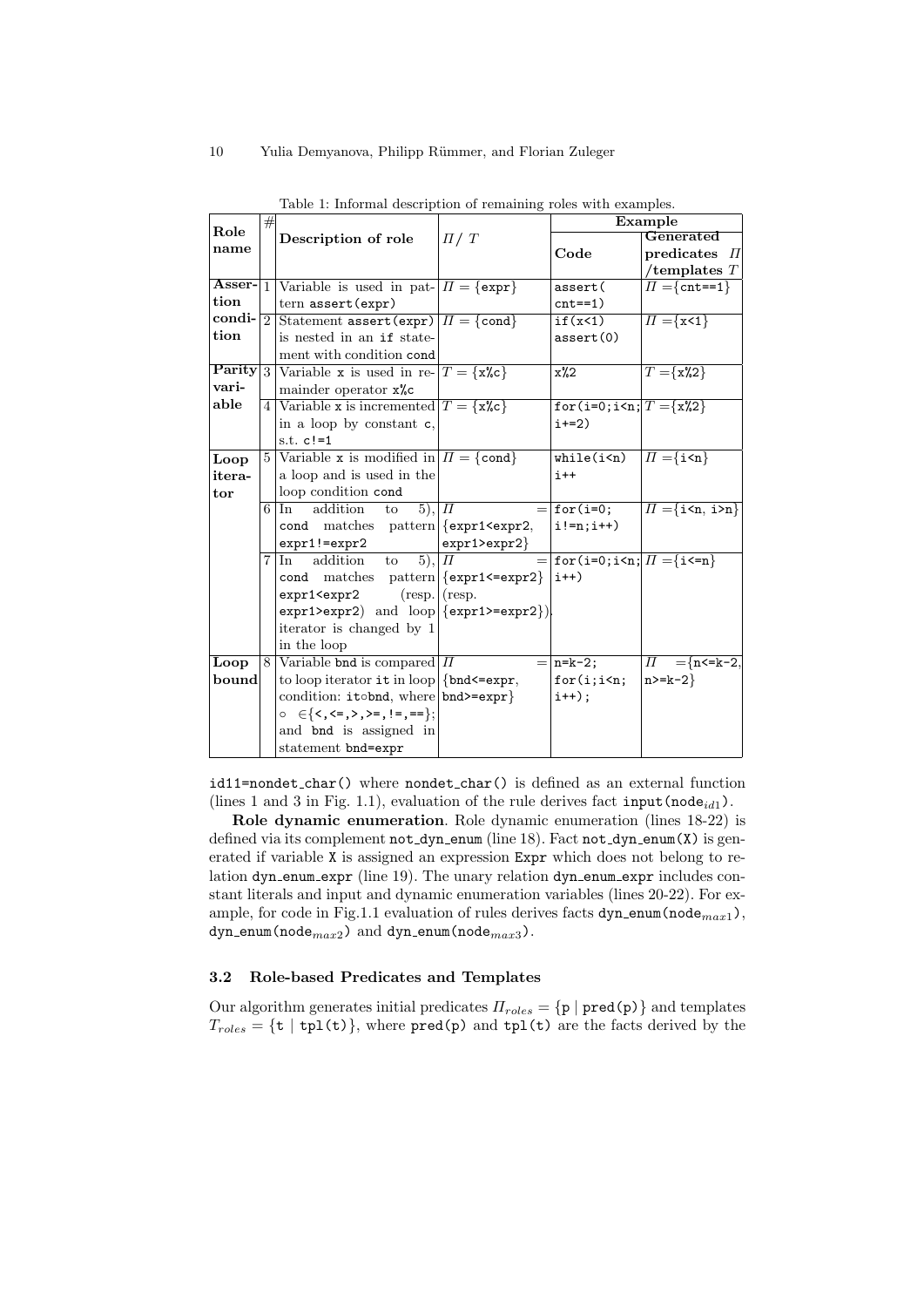Table 3: ELDARICA configura-

| $\#$ Name            | Number of files $\vert$ Size. |     |          |                        | tions. $T_{Eld}$ denotes the tem-                                 |  |  |
|----------------------|-------------------------------|-----|----------|------------------------|-------------------------------------------------------------------|--|--|
|                      |                               |     |          | Total Safe Unsafe KLOC | plates generated by built-in                                      |  |  |
| 1 SV-COMP CFI        | 234                           | 91  | 143      | 226.4                  | heuristics of ELDARICA.                                           |  |  |
| $2$ SV-COMP Loops 95 |                               | 68  | 27       | 6.5                    | $\mathbf N$ ame<br>$\Pi_0$<br>IТ                                  |  |  |
| $3$ VeriMAP          | 153                           | 133 | 20       | 13.2                   | Eld<br>Ø                                                          |  |  |
| $4$ Llreve           | 21                            | -16 | 5        | 0.6                    | Eld+B<br>Ø<br>$T_{Eld}$                                           |  |  |
| $5$ HOLA             | 46                            | 46  | $\theta$ | 1.4                    | $Eld + R$<br>$  \prod_{roles}   T_{roles}  $                      |  |  |
| Total                | 549                           | 354 | 195      | 248.0                  | $\text{Eld} + \text{BR}   \Pi_{roles}   T_{roles} \cup T_{Eld}  $ |  |  |

Table 2: Characteristics of the benchmarks

logic program (see line 7 in Fig. 3a and lines 21-22 and 25-27 in Fig. 3b). We now describe the role-based initial predicates and templates in detail.

Local counter. For every pair of local counters X and Y s,t. X and Y are modified in loop WhileStmt, a template X-Y is derived (lines 5-6). For example, for code in Fig. 1.2 the evaluation of the rule derives templates  $i-k$  and  $j-k$ .

Dynamic enumeration. For every pair of a dynamic enumeration X and input Y, s.t. Y is assigned to X, predicate X==Y is derived (lines 23-24). Term @concat encodes a call to a function which concatenates its parameters. For example, for code in Fig. 1.1 the evaluation of the rule derives predicates  $max1==id1$ , max2==id2 and max3==id3.

Input variables. For every pair of input variables Y and Z, s.t. both Y and Z are assigned to dynamic enumeration and extremum X, predicate Y<Z is derived (lines 25-27). For example, for code in Fig.1.1 the evaluation of rules derives predicates id1<id2, id1>id2, id1<id3, id1>id3, id2<id3 and id2>id3.

### 4 Evaluation

We implemented our approach in a prototype tool and evaluated the tool on altogether  $549$  C benchmarks<sup>5</sup>.

Benchmarks. Table 2 lists the benchmarks and gives their characteristics. Specifically, the benchmarks contain (listed in the same order as in Table 2):

- 1. Benchmarks of the competition SV-COMP'16 from the "Integers and Control Flow" category. We excluded the Recursive sub-category and 75 benchmarks which contain C structures and arrays;
- 2. Benchmarks from the Loops category of SV-COMP'16 (we excluded 50 benchmarks for same reasons);
- 3. Benchmarks of the verification tool  $VeriMAP<sup>6</sup>$ . We excluded 234 duplicate benchmarks contained in SV-COMP CFI, and 2 benchmarks, for which the transition relations cannot be expressed with Presburger arithmetic;

 $^5$  The tool, the set of used benchmarks and the results of our evaluation are available at http://forsyte.at/software/demy/nfm17.tar.gz

 $^6$ http://map.uniroma2.it/vcgen/benchmark320.tar.gz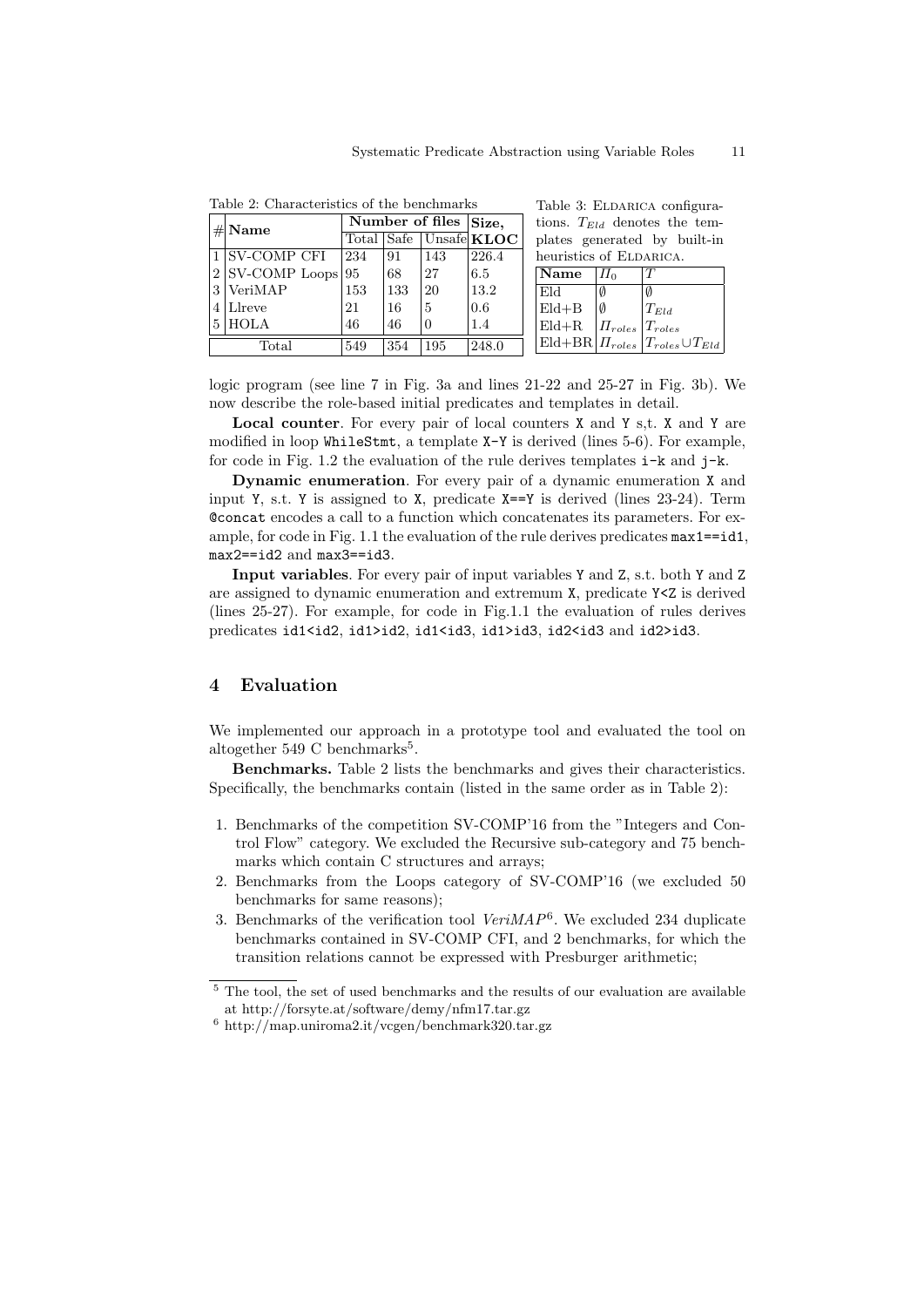- 12 Yulia Demyanova, Philipp Rümmer, and Florian Zuleger
- 4. Simplified versions<sup>7</sup> of the benchmarks of tool llrêve for automated program equivalence checking [12];
- 5. Loop invariant generation benchmarks of the verication tool HOLA [10].

Tools for comparison. We evaluate the following configurations of ELDARica: without interpolation abstraction (to which we refer by Eld), with templates (Eld+B), with roles (Eld+R), and with a combination of templates and roles (Eld+BR). Table 3 lists different choices for the parameters  $\Pi_0$  and T described in Section 2. As a baseline we also compare ELDARICA to SMT solvers  $Z3$  [6] and Spacer [17]. We could not compare to the duality engine of Z3 because of a bug in duality, which was not fixed by the time of paper submission. Finally, we compare ELDARICA to the model checker CPACHECKER, which is not based on Horn clauses. CPAchecker has very successfully participated in the software competition in the recent years and thus provides an interesting choice for comparison.

Experimental setup. We performed our experiments on 2.0GHz AMD Opteron PC (31GB RAM, 64KB L1 cache, 512KB L2 cache). We did not restrict the number of cores on which the tasks were performed. We report the wall-clock time measured using the date shell utility. For evaluation we set the value of timeout for all tools to 15 minutes, which is the value of the timeout in the SV-COMP competition. We put no memory limit on the tools.

Overall improvement of Eldarica. The results of our evaluation are represented in Fig. 4, which shows the number of solved and unsolved tasks, with safe and unsafe tasks counted separately. Specifically, Fig. 4a gives a summary for all benchmarks, and Figures 4b-4f show detailed results for each benchmark. In the bar plots on top of each bar is the mean runtime of the respective tool, calculated without timeouts. The times for Eld+R include the times for computing roles: the mean and median time of annotating a program for all benchmarks amount to 3.8 sec and 0.8 sec resp. We observe that the best configuration of Eldarica is Eld+R, which solves the highest number of tasks for every benchmark separately and for all benchmarks. The second best configuration for most benchmarks is  $EId + B$ . Overall  $EId + R$  solves  $11.2\%$  more tasks than  $EId + B$ :  $4.6\%$  more safe and  $6.6\%$  more unsafe tasks. We conclude that the configuration  $Eld+R$  improves on the previous configurations of Eldarica (Eld and Eld+B).

**Comparison of runtimes.** Overall, the runtime of  $Eld+R$  is comparable to the runtime of other Eldarica's configurations, but for the benchmarks SV-COMP CFI we observe a significant speedup of Eld+R, as shown in Fig. 5. SV-COMP CFI is a specific family of benchmarks because of their big size and a large number of enumeration variables, see e.g. the code in Fig. 1.1. Note that in Fig. 5 we compare  $Eld+R$  to Eld, which is the second best configuration, because for these benchmarks no heuristics are needed. The speedup of Eld+R for SV-COMP CFI is caused by a considerable decrease in the number of CEGAR iterations. To demonstrate this, we evaluate the configuration Eld+B with the timeout value of one hour (denoted as Eld+BH in Fig. 4c). We observe that

<sup>7</sup> Original benchmarks are accessible at http://formal.iti.kit.edu/projects/improve/reve and https://www.matul.de/reve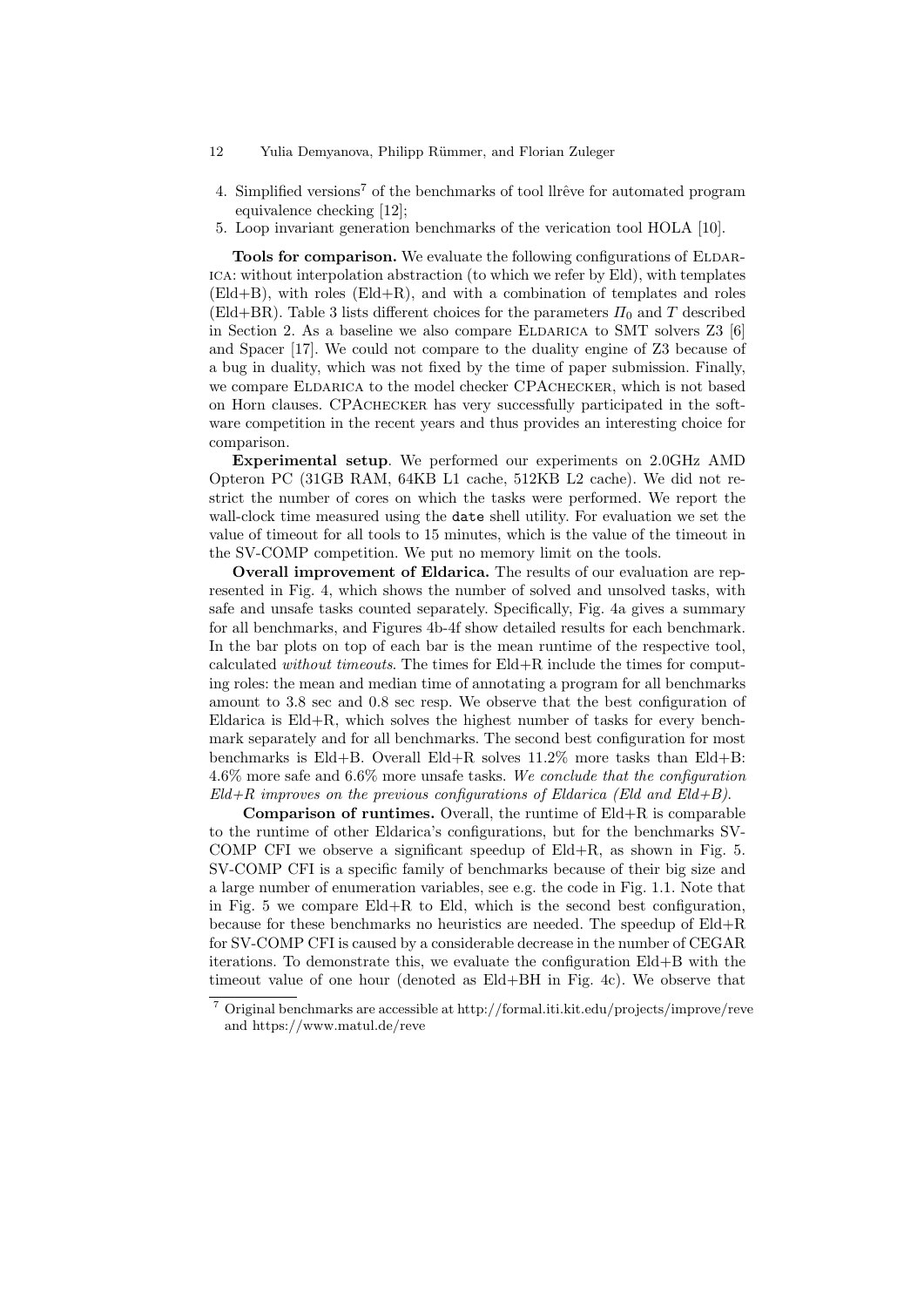

Fig. 4: Bar plots comparing the percentage of proved tasks for Z3 and different Eldarica configurations. Inside each bar is the percentage of the resp. answers. On top of each bar is the mean runtime computed without timeouts (for solved tasks).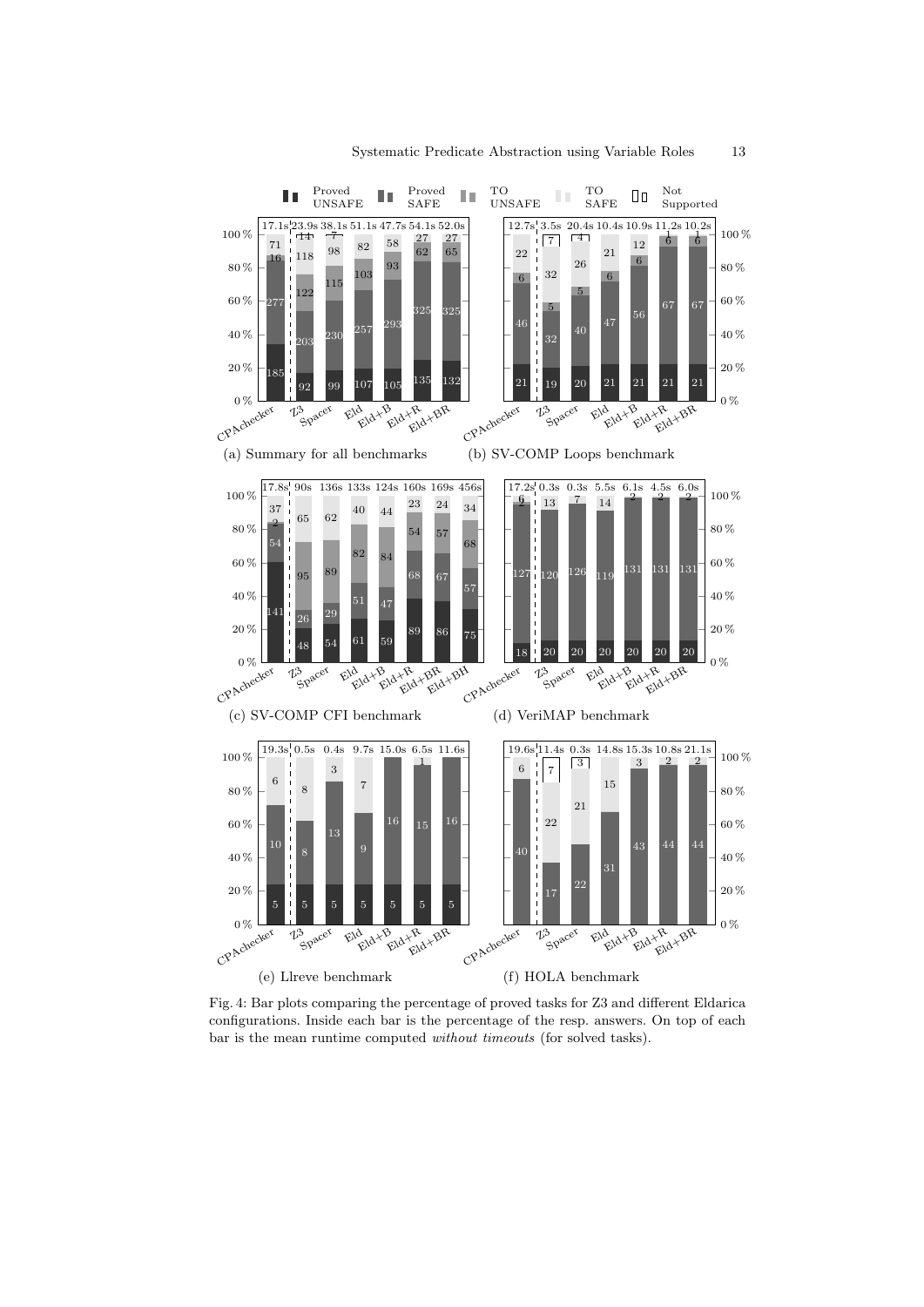

Fig. 5: Scatter plots comparing the number of CEGAR iterations and runtime, both in logarithmic scale, of configurations Eld+R and Eld for benchmark SV-COMP CFI. The mean runtime of  $Eld+R$  is 1.5 times smaller than that of Eld, and the average number of CEGAR iterations of Eld+R is 19.0 times smaller than that of Eld, the four values calculated on the tasks solved by both Eld and Eld+R.

Eld+BH solves  $12.8\%$  more unsafe and  $9.0\%$  more safe tasks than Eld+B. To  $conclude,$   $Eld+R$  does not increase the runtime on all benchmarks, and even shows a significant speedup for the family of benchmarks from SV-COMP CFI.

Comparison of roles with Eldarica's previous heuristics. A comparison of Eld+R to Eld+B shows that all but one benchmarks solved by old configurations of Eldarica can also be solved by Eld+R. The one benchmark not solved by  $EId + R$  requires a predicate relating three variables in an equality, which according to our experience does not fall into frequently used patterns. Moreover, as Fig. 4 shows, the configuration Eld+BR, which combines roles and old heuristics of Eldarica, solves 3% less tasks than Eld+R. One possible reason for the slowdown (and consequently the lower number of solved benchmarks) of Eld+BR are redundant predicates generated by built-in heuristics of Eldarica. These results confirm that our framework not only describes new heuristics but also captures all previous heuristics of Eldarica.

Improvement on unsafe benchmarks. Surprisingly, the initial predicates also help to solve more unsafe benchmarks, as Fig. 4c shows. In principle, these predicates can be found by Eld+B with a higher value of runtime, as demonstrated by the configuration Eld+BH. We conclude that when variable roles are used, the number of solved unsafe tasks does not decrease in general and even increases for SV-COMP CFI benchmarks.

Comparison of Eldarica to SMT solvers. We compare ELDARICA to SMT solvers Z3 and Spacer<sup>8</sup>. We note that a small number of tasks in benchmarks SV-COMP Loops and HOLA cannot be processed by Z3 and Spacer

 $8\,$  We evaluate the default configuration of Z3 without command-line options. To execute Spacer, we use the command-line option fixedpoint.xform.slice=false.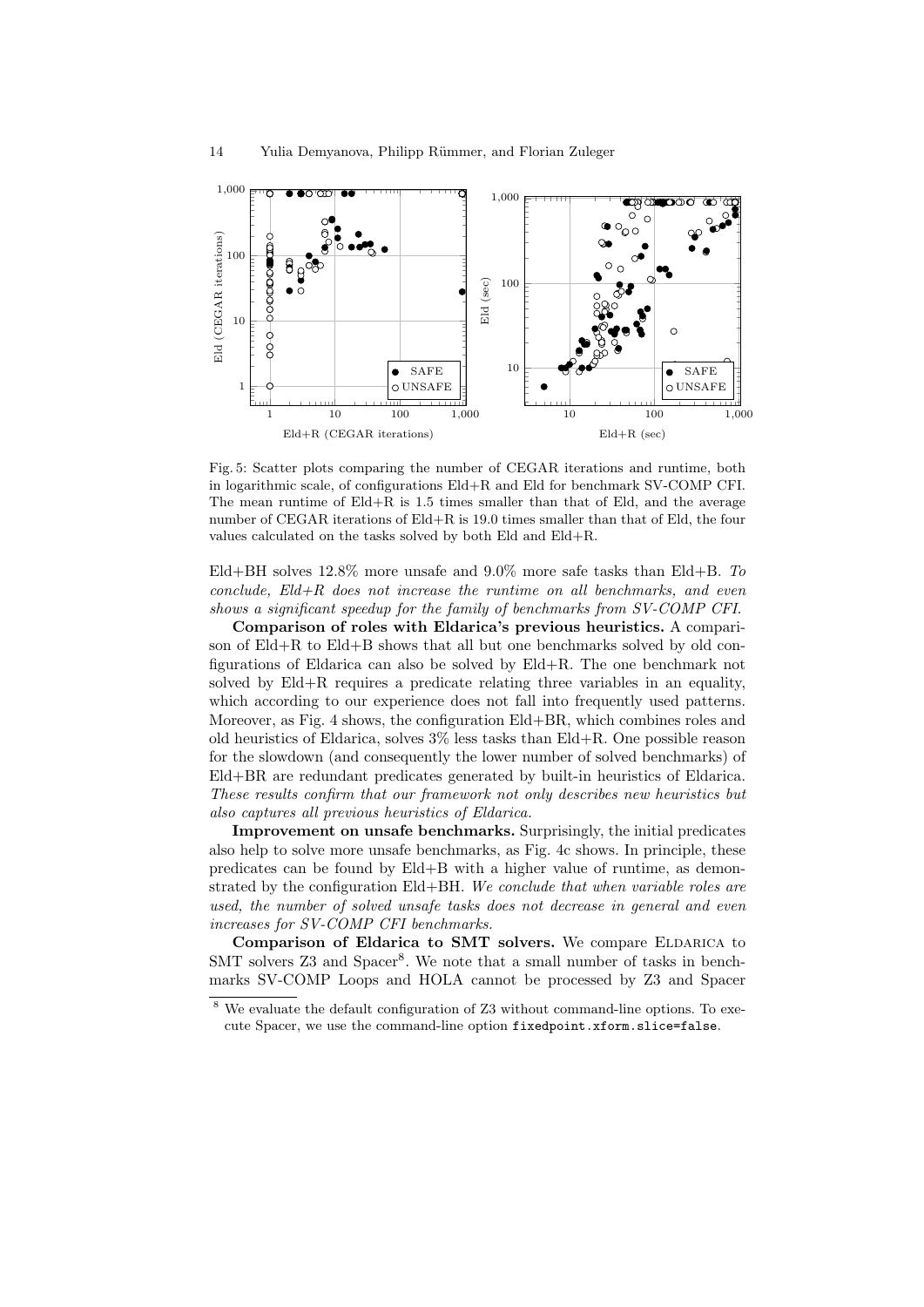because of existential quantifiers in the SMT translation, which is not in the fragment handled by the PDR engine of Z3. We denote these benchmarks as "Not Supported" in Fig. 4. We observe that, on one hand, all configurations of Eldarica outperform both Z3 and Spacer in the number of solved tasks, in particalar Eld+R solves 30% more tasks than Z3. We note, however, that our method for guiding predicate abstraction uses the structure of a program, which is not preserved on the level of SMT formulae. On the other hand, the mean runtime of Z3 is 2.0 times lower than the mean runtime of  $Eld+R$ . To conclude, Eldarica outperforms Z3 and Spacer in the number of solved tasks, but loses in speed.

Comparison of Eldarica to CPAChecker. Finally, we compare ELDARica to the model checker CPAchecker. We observe that on safe and unsafe tasks the tools show complementary strengths. In particular, CPAchecker proves more tasks unsafe than ELDARICA on CFI benchmarks, and on other benchmark sets shows comparable to ELDARICA results. For safe benchmarks, however, on all benchmark sets CPACHECKER can prove fewer programs safe than the ELDARICA configurations Eld+B, Eld+R and Eld+BR. To conclude, ELDARICA with interpolation abstraction outperforms CPACHECKER on safe benchmarks, while CPACHECKER performs better on a family of unsafe benchmarks.

### References

- 1. Aho, A.V., Sethi, R., Ullman, J.D.: Compilers, Principles, Techniques. Addison wesley (1986)
- 2. Apel, S., Beyer, D., Friedberger, K., Raimondi, F., von Rhein, A.: Domain types: Abstract-domain selection based on variable usage. In: Haifa Verification Conference. vol. 8244, pp. 262–278. Springer (2013)
- 3. Beyer, D.: Reliable and reproducible competition results with benchexec and witnesses (report on sv-comp 2016). In: Tools and Algorithms for the Construction and Analysis of Systems (TACAS). vol. 9636, pp. 887–904. Springer (2016)
- 4. Beyer, D., Löwe, S., Wendler, P.: Refinement selection. In: Model Checking Software, vol. 9232, pp. 20–38. Springer (2015)
- 5. Clarke, E.M., Grumberg, O., Jha, S., Lu, Y., Veith, H.: Counterexample-guided abstraction refinement for symbolic model checking. J. ACM 50(5), 752–794 (2003)
- 6. De Moura, L., Bjørner, N.: Z3: An efficient smt solver. In: Tools and Algorithms for the Construction and Analysis of Systems. vol. 4963, pp. 337–340. Springer (2008)
- 7. Demyanova, Y., Pani, T., Veith, H., Zuleger, F.: Empirical software metrics for benchmarking of verification tools. In: Computer Aided Verification (CAV). vol. 9206, pp. 561–579. Springer (2015)
- 8. Demyanova, Y., Pani, T., Veith, H., Zuleger, F.: Empirical software metrics for benchmarking of verification tools. Int. J. Form. Methods Syst. Des. pp. 1–28 (2017)
- 9. Demyanova, Y., Veith, H., Zuleger, F.: On the concept of variable roles and its use in software analysis. In: Formal Methods in Computer-Aided Design (FMCAD). pp. 226–230. IEEE (2013)
- 10. Dillig, I., Dillig, T., Li, B., McMillan, K.: Inductive invariant generation via abductive inference. In: ACM SIGPLAN Notices. vol. 48, pp. 443–456. ACM (2013)